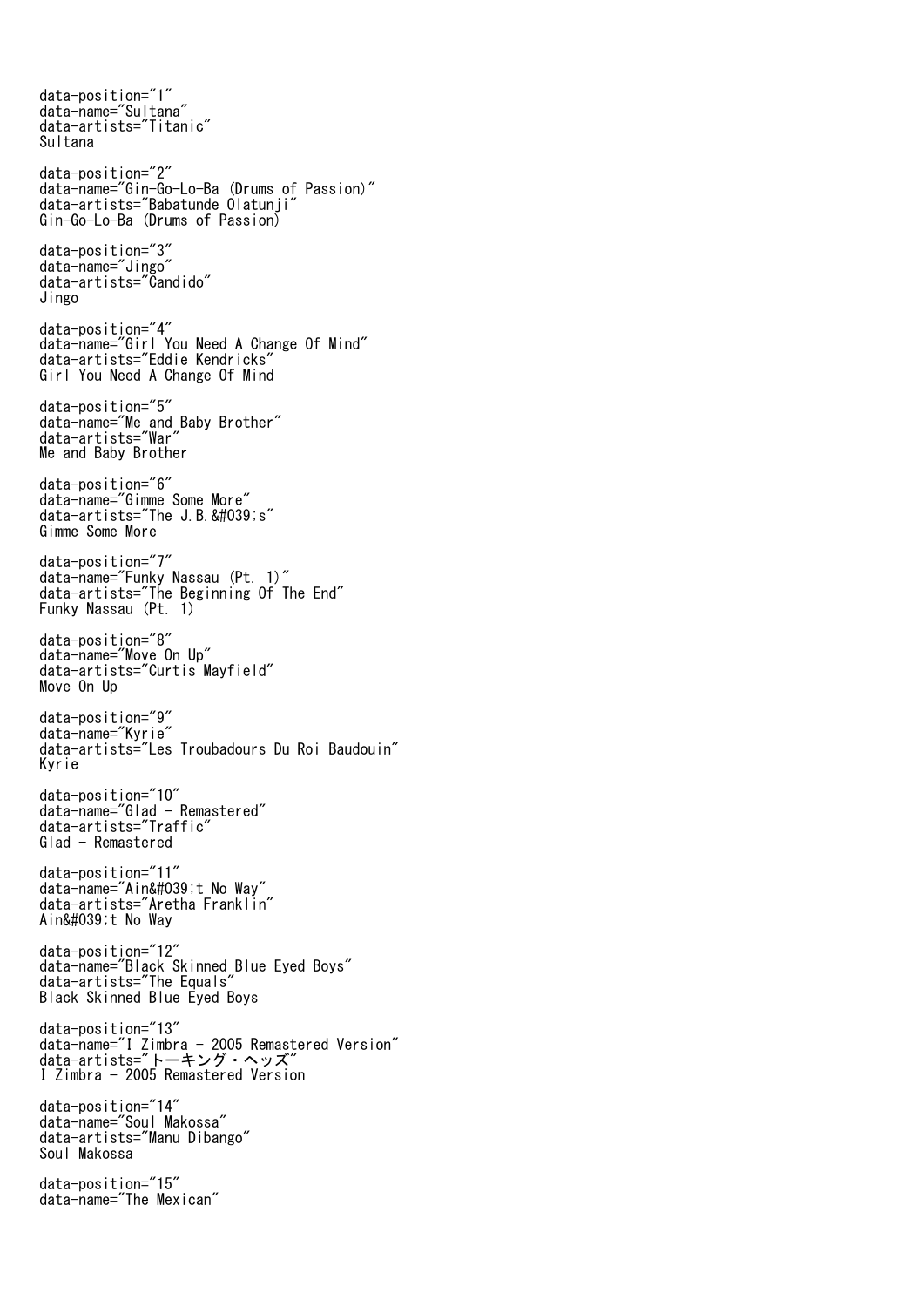data-artists="Babe Ruth" The Mexican data-position="16" data-name="Survival" data-artists="Osibisa" Survival data-position="17" data-name="Woman" data-artists="Barrabas" Woman data-position="18" data-name="Melting Pot" data-artists="Booker T. & amp; the M.G. 's" Melting Pot data-position="19" data-name="It's Time To Go Now" data-artists="Gladys Knight & amp; The Pips" It's Time To Go Now data-position="20" data-name="Walking In Rhythm" data-artists="Blackbyrds" Walking In Rhythm data-position="21" data-name="Thousand Finger Man" data-artists="Candido" Thousand Finger Man data-position="22" data-name="Stay Free" data-artists="Ashford & amp; Simpson" Stay Free data-position="23" data-name="Aeo 1" data-artists="Brian Briggs" Aeo 1 data-position="24" data-name="Aeo 2" data-artists="Brian Briggs" Aeo 2 data-position="25" data-name="Devotion (Extended Version)" data-artists="Ten City" Devotion (Extended Version) data-position="26" data-name="Dancing in Outer Space" data-artists="Atmosfear" Dancing in Outer Space data-position="27" data-name="Yearning For Your Love" data-artists="The Gap Band" Yearning For Your Love data-position="28" data-name="Give It Up Or Turnit A Loose - Live At The Apollo Theater/1971" data-artists="ジェイムズ・ブラウン" Give It Up Or Turnit A Loose - Live At The Apollo Theater/1971 data-position="29" data-name="Go Bang (Francois K Mix)" data-artists="Dinosaur L" Go Bang (Francois K Mix)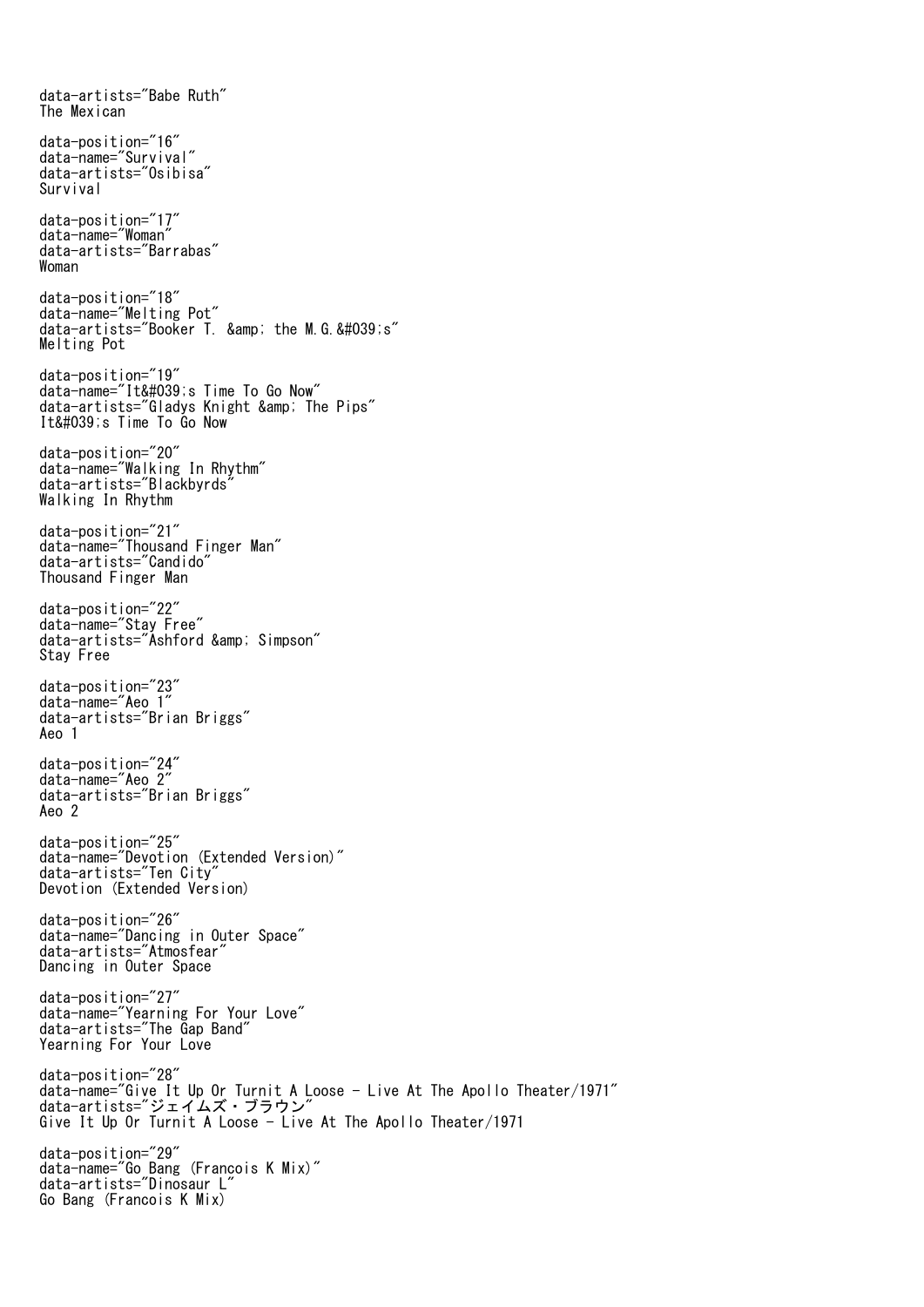data-position="30" data-name="Only For The Headstrong (95' Remix)" data-artists="Psychotropic" Only For The Headstrong (95' Remix) data-position="31" data-name="Love and Happiness" data-artists="Al Green" Love and Happiness data-position="32" data-name="Going Back To My Roots" data-artists="Richie Havens" Going Back To My Roots data-position="33" data-name="Astral Weeks" data-artists="ヴァン・モリソン" Astral Weeks data-position="34" data-name="Double Journey" data-artists="Powerline" Double Journey data-position="35" data-name="Brazilian Love Affair" data-artists="George Duke" Brazilian Love Affair data-position="36" data-name="Sexy Dancer" data-artists="プリンス" Sexy Dancer data-position="37" data-name="Spasticus Autisticus" data-artists="Ian Dury" Spasticus Autisticus data-position="38" data-name="Wake up Everybody" data-artists="Harold Melvin & amp; The Blue Notes" Wake up Everybody data-position="39" data-name="War" data-artists="Edwin Starr" War data-position="40" data-name="One Draw" data-artists="Rita Marley" One Draw data-position="41" data-name="That's the Way of the World" data-artists="アース・ウィンド&ファイア" That's the Way of the World data-position="42" data-name="Mystery Of Love" data-artists="Fingers Inc" Mystery Of Love data-position="43" data-name="Keep On Dancin' (Phase II)" data-artists="Forrrce" Keep On Dancin' (Phase II) data-position="44"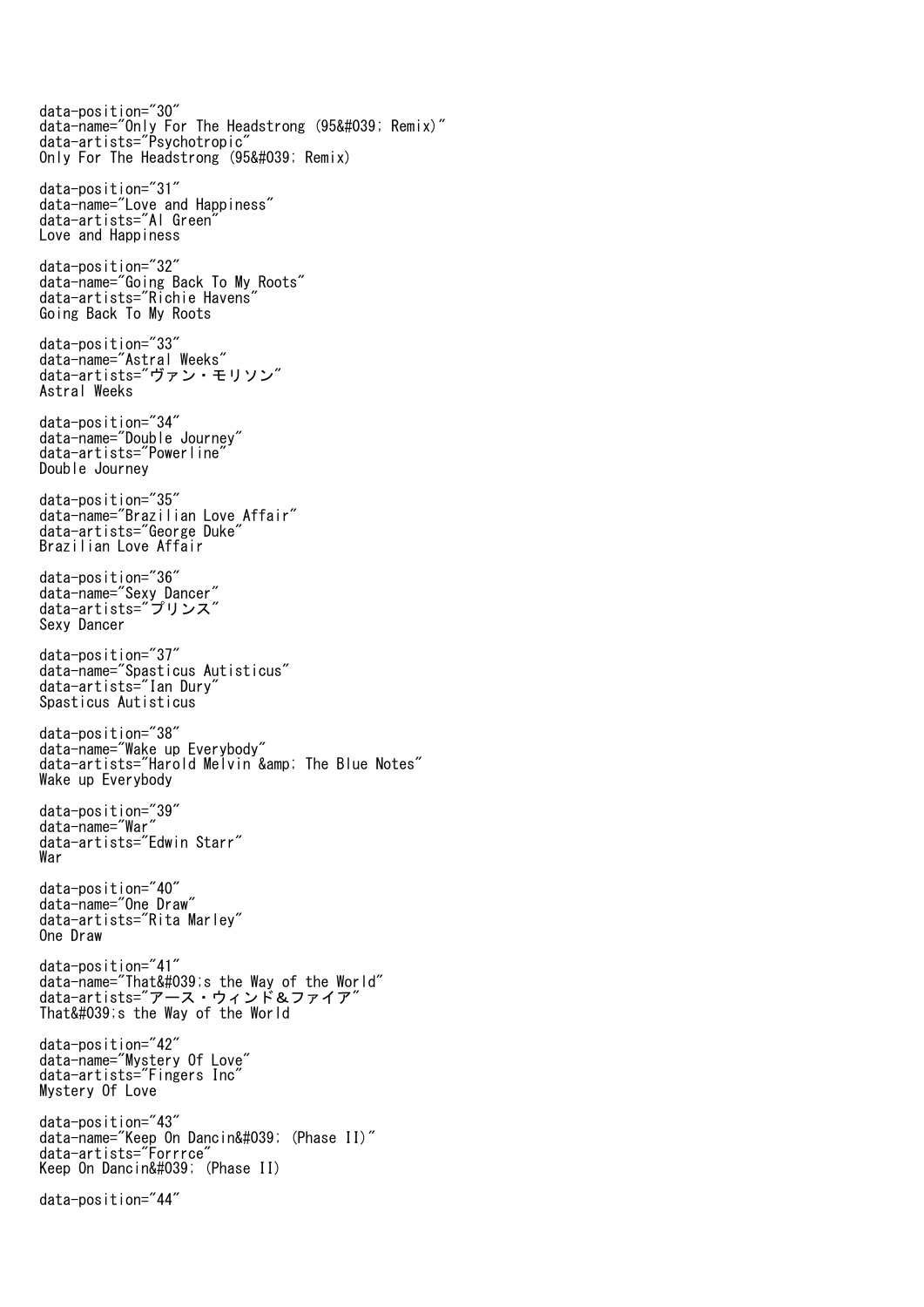data-name="My Love Is Free - John Morales Remix" data-artists="Double Exposure" My Love Is Free - John Morales Remix data-position="45" data-name="Serious, Sirius Space Party (Club Mix)" data-artists="Ednah Holt" Serious, Sirius Space Party (Club Mix) data-position="46" data-name="Friendship Train" data-artists="Gladys Knight & The Pips" Friendship Train data-position="47" data-name="I Wanna Be Free" data-artists="Luna Project" I Wanna Be Free data-position="48" data-name="Boneman Connection" data-artists="Nicodemus" Boneman Connection data-position="49" data-name="Baby Love - Chord Mix" data-artists="Cassio" Baby Love - Chord Mix data-position="50" data-name="Take A Chance" data-artists="Pleasure" Take A Chance data-position="51" data-name="Notice Me (Freestyle Dance Usa Mix)" data-artists="Sandee" Notice Me (Freestyle Dance Usa Mix) data-position="52" data-name="Expansions" data-artists="Lonnie Liston Smith" Expansions data-position="53" data-name="...A little piano" data-artists="Soft House Company" ...A little piano data-position="54" data-name="That's Where The Happy People Go" data-artists="The Trammps" That's Where The Happy People Go data-position="55" data-name="Fancy Dancer" data-artists="Twennynine / Lenny White" Fancy Dancer data-position="56" data-name="House Party" data-artists="Fred Wesley" House Party data-position="57" data-name="And the Beat Goes On - Single Edit" data-artists="The Whispers" And the Beat Goes On - Single Edit data-position="58" data-name="Above And Beyond" data-artists="Edgar Winter"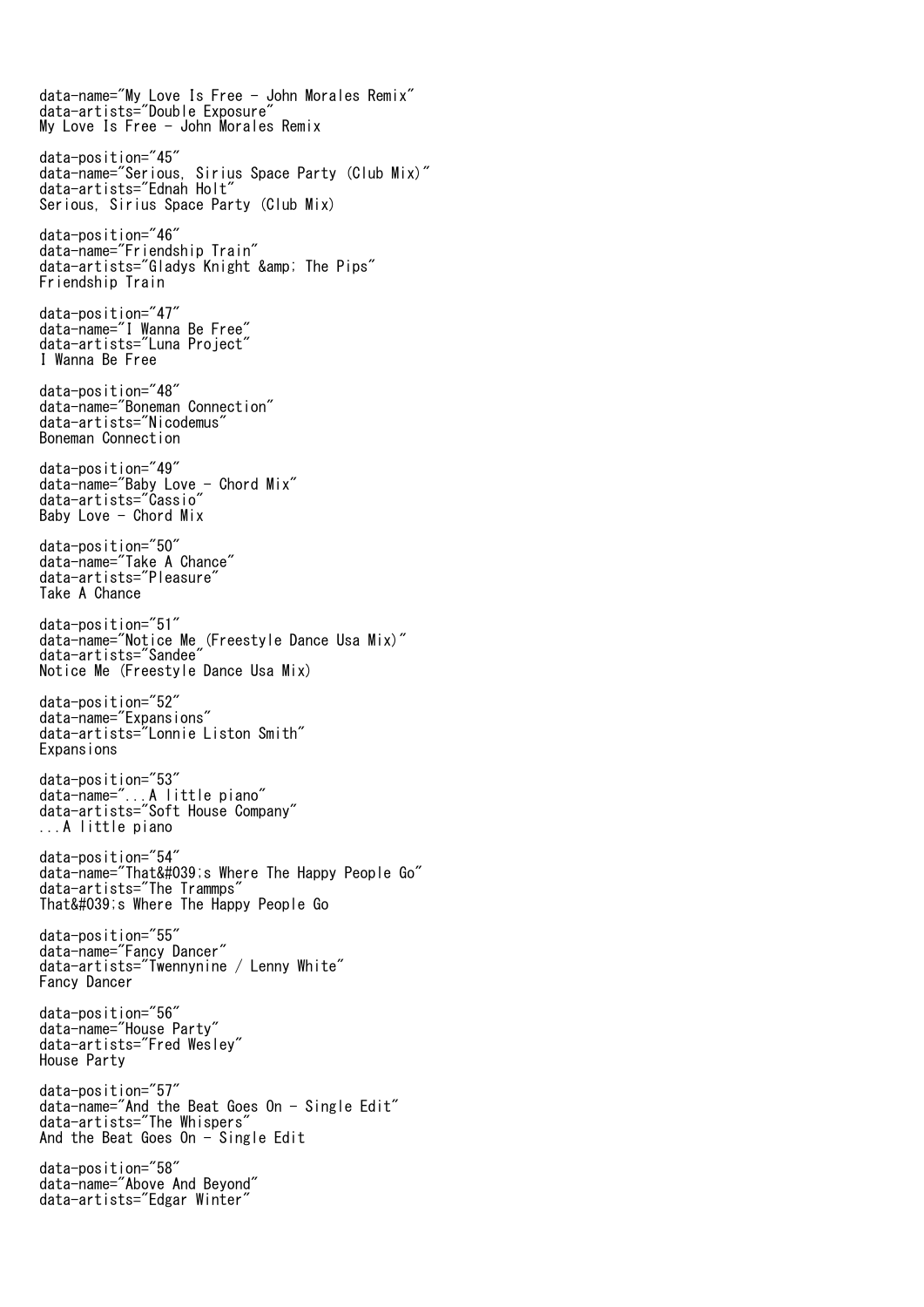data-position="59" data-name="Stone To The Bone" data-artists="ジェイムズ・ブラウン" Stone To The Bone data-position="60" data-name="All I Do" data-artists="スティーヴィー・ワンダー" All I Do data-position="61" data-name="Ain't Nobody (45 Version)" data-artists="チャカ・カーン" Ain't Nobody (45 Version) data-position="62" data-name="Voices - Lost & Found Original Dub" data-artists="Funky Junction & KC Flightt, Funky Junction" Voices - Lost & Found Original Dub data-position="63" data-name="In the Bush" data-artists="Musique" In the Bush data-position="64" data-name="Lapdance - feat. Lee Harvey & Vita" data-artists="N.E.R.D." Lapdance - feat. Lee Harvey & amp; Vita data-position="65" data-name="Harlem" data-artists="Bill Withers" Harlem data-position="66" data-name="Tell Me What You Want" data-artists="Jimmy Ruffin" Tell Me What You Want data-position="67" data-name="Back Stabbers" data-artists="The 0'Javs" Back Stabbers data-position="68" data-name="Music Is My Way of Life" data-artists="Patti LaBelle" Music Is My Way of Life data-position="69" data-name="212 N. 12th" data-artists="The Salsoul Orchestra" 212 N. 12th data-position="70" data-name="Miss Hot Stuff" data-artists="Clarence Reid" Miss Hot Stuff data-position="71" data-name="Is It All Over My Face - Female Version" data-artists="Loose Joints" Is It All Over My Face - Female Version data-position="72"  $data - name = "KEEP ON DANCIN' - Extended"$ data-artists="Gary's Gang" KEEP ON DANCIN' - Extended

Above And Beyond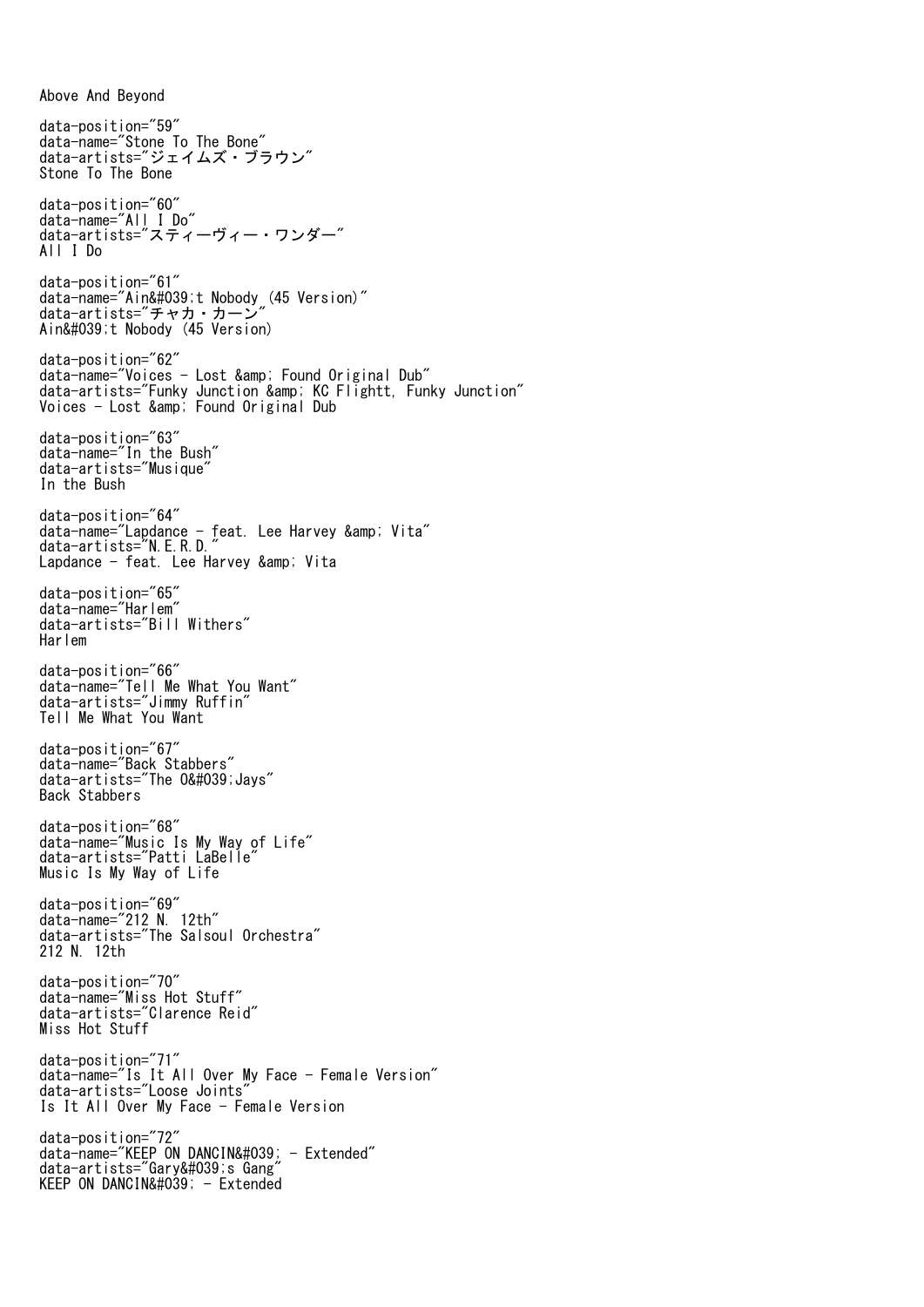data-position="73" data-name="Music Makes You Feel Like Dancing" data-artists="Brass Construction" Music Makes You Feel Like Dancing data-position="74" data-name="Brand New Day - Original Instrumental" data-artists="Little Louie Vega" Brand New Day - Original Instrumental data-position="75" data-name="Take Me Just As I Am" data-artists="Lyn Collins" Take Me Just As I Am data-position="76" data-name="Stand On The Word  $\frac{1}{x}$  Larry Levan Mix" data-artists="Joubert Singers" Stand On The Word - Larry Levan Mix data-position="77" data-name="Little Bit Of Jazz" data-artists="The Nick Straker Band" Little Bit Of Jazz data-position="78" data-name="Hypnodelic" data-artists="Francois K" Hypnodelic data-position="79" data-name="Them Changes" data-artists="Buddy Miles" Them Changes data-position="80" data-name="Starchild - Edit Album Version" data-artists="Level 42" Starchild - Edit Album Version data-position="81" data-name="It's Music" data-artists="Damon Harris" It's Music data-position="82" data-name="Now That We Found Love" data-artists="Third World" Now That We Found Love data-position="83" data-name="Reasons To Be Cheerful, Part 3" data-artists="Ian Dury & The Blockheads" Reasons To Be Cheerful, Part 3 data-position="84" data-name="I Feel A Groove Comin' On" data-artists="ボビー・ウーマック" I Feel A Groove Comin' On data-position="85" data-name="Listen To Me" data-artists="Baby Huey & amp; The Baby Sitters" Listen To Me data-position="86" data-name="(It's Not The Express) It's The JB's Monaurail (Part 1)" data-artists="Fred Wesley & amp; The New J.B. 's' (It's Not The Express) It's The JB's Monaurail (Part 1) data-position="87" data-name="Chapter Three"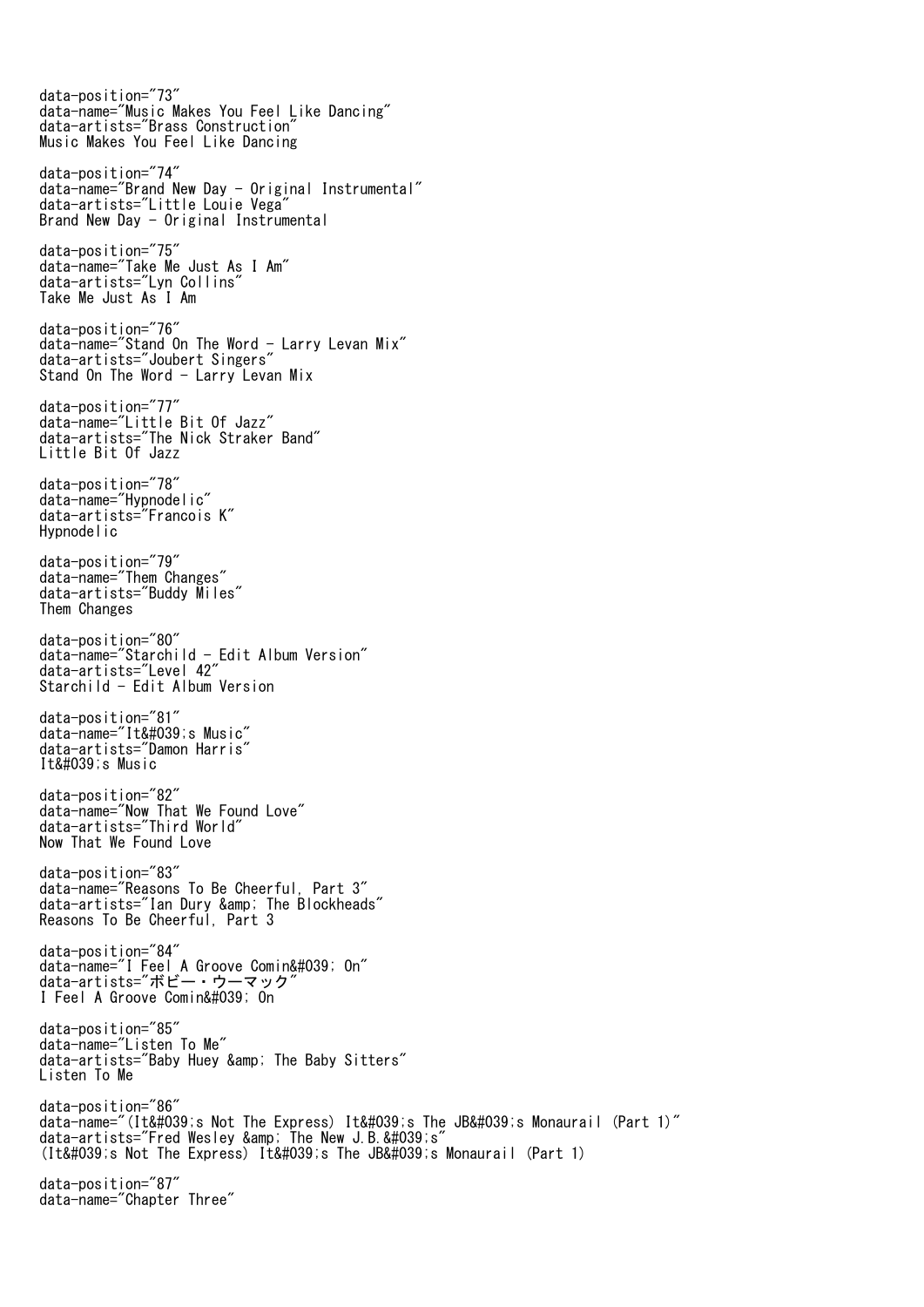data-artists="Joe Gibbs & amp; The Professionals" Chapter Three data-position="88" data-name="Hand Clapping Song" data-artists="The Meters" Hand Clapping Song data-position="89" data-name="Don't Bodda Me - Album Mix" data-artists="Beat Pharmacy" Don't Bodda Me - Album Mix data-position="90" data-name="Little Fluffy Clouds" data-artists="The Orb" Little Fluffy Clouds data-position="91" data-name="Love's Masquerade (feat. Diamond Temple)" data-artists="280 West, Diamond Temple" Love' s Masquerade (feat. Diamond Temple) data-position="92" data-name="Courageous Cat" data-artists="Abstract Truth" Courageous Cat data-position="93" data-name="I Feel Love - Patrick Cowley Mega Mix" data-artists="ドナ・サマー" I Feel Love - Patrick Cowley Mega Mix data-position="94" data-name="I Know You Got Soul" data-artists="Bobby Byrd" I Know You Got Soul data-position="95" data-name="Disco Circus - Hardrock Stricker 'Acid Circus' Punkin' Out Disco Mix" data-artists="Martin Circus" Disco Circus - Hardrock Stricker 'Acid Circus' Punkin' Out Disco Mix data-position="96" data-name="As" data-artists="スティーヴィー・ワンダー" As data-position="97" data-name="Brothers On The Slide" data-artists="Cymande" Brothers On The Slide data-position="98" data-name="Movin'" data-artists="Brass Construction"  $Movin\'$ data-position="99" data-name="Time & amp; Space" data-artists="Francois K" Time & amp; Space data-position="100" data-name="Funky Stuff" data-artists="Kool & amp; The Gang" Funky Stuff data-position="101" data-name="I Know You, I Live You" data-artists="チャカ・カーン" I Know You, I Live You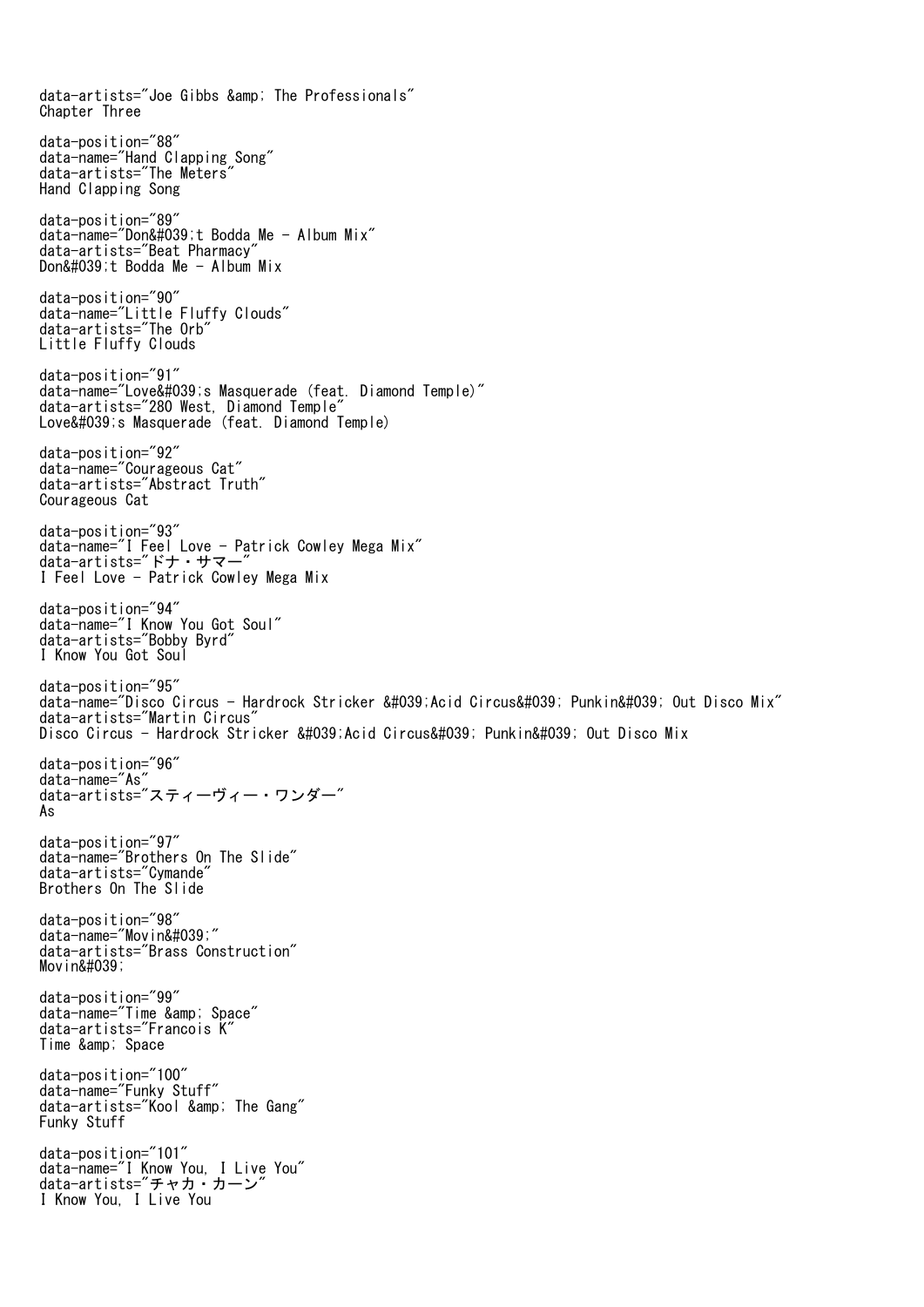data-position="102" data-name="Life On Mars" data-artists="Dexter Wansel" Life On Mars data-position="103" data-name="Can't Fake the Feeling" data-artists="Geraldine Hunt feat. Freddie James & amp; Rosalind aka Cheri" Can't Fake the Feeling data-position="104" data-name="Work to Do" data-artists="The Isley Brothers" Work to Do data-position="105" data-name="The Love I Lost" data-artists="Harold Melvin & amp; The Blue Notes" The Love I Lost data-position="106" data-name="Get Up And Get Down" data-artists="The Dramatics" Get Up And Get Down data-position="107" data-name="Humpin'" data-artists="The Bar-Kays" Hump i n' data-position="108" data-name="Tell You (Today) - Original 12" Vocal" data-artists="Loose Joints" Tell You (Today) - Original 12& quot; Vocal data-position="109" data-name="Love Is the Message" data-artists="MFSB" Love Is the Message data-position="110" data-name="Soul Power '74" data-artists="Maceo" Soul Power &#039:74 data-position="111" data-name="Stoned Love - A Tom Moulton Mix" data-artists="The Supremes, Tom Moulton" Stoned Love - A Tom Moulton Mix data-position="112" data-name="Pass The Peas" data-artists="The J.B.'s" Pass The Peas data-position="113" data-name="Look Me Up - Tom Moulton Remix" data-artists="Blue Magic, Anita Wexler" Look Me Up  $-$  Tom Moulton Remix data-position="114" data-name="You Stepped Into My Life" data-artists="Melba Moore" You Stepped Into My Life data-position="115" data-name="Do It Anyway You Wanna" data-artists="People's Choice" Do It Anyway You Wanna data-position="116"